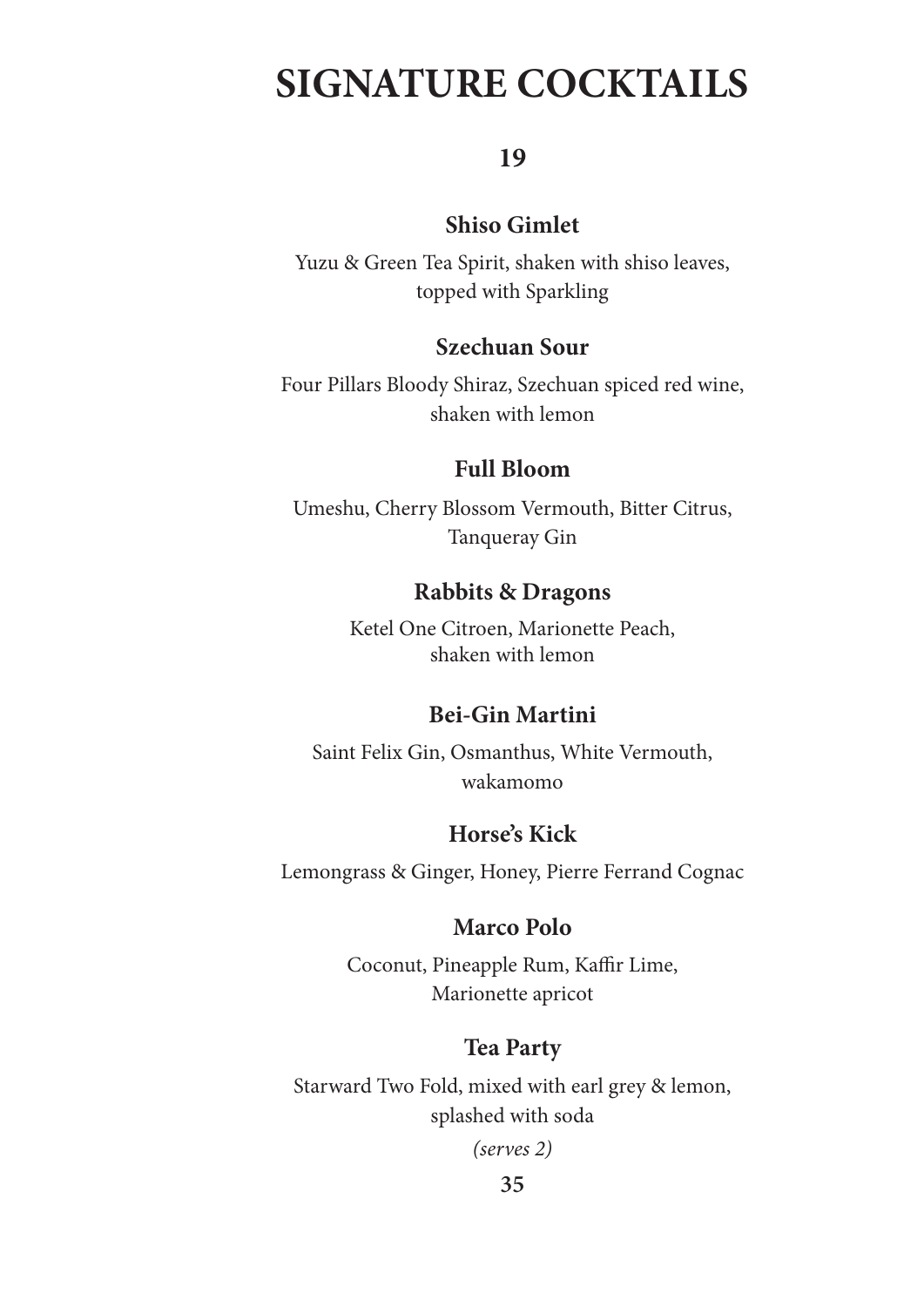## **CLASSIC COCKTAILS**

**19**

**Negroni Amaretto Sour Tommy's Margarita Cosmopolitan Aperol Spritz (17)**

**Manhattan Espresso Martini Whisky Sour Classic Martini Old Fashioned**

## **NON-ALCOHOLIC COCKTAILS**

### **10**

**Secret Garden**

Seedlip Garden 108, Lemongrass & Ginger, tonic

**Mandarin** Seedlip Grove 42, Strangelove Mandarin soda

**China Collins** Yuzu, Seedlip Spice 94, Earl Grey, Ginger Ale

## **FRUIT TEA**

## **GLASS 9.5 / JUG 23**

**Fruit Festival**

Watermelon, Lemon, Blueberry, Strawberry, Passionfruit, Mint with Green Tea

### **Lemon & Lime Mojito**

Lemon, Lime, Mint with soda

#### **Tinder Winter**

Winter Melon, Lemon, Popping Pearls with Green Tea

#### **Pink Lady**

Dragon fruit, Lychee, Lime, Mint, Popping Pearls with Soda

#### **Flamingo**

Grapefruit, Lemon, Lime, Mint, Jelly ball with Green Tea

### **Beijing Passion**

Passionfruit, Pineapple, Lime, Mint, Popping Pearls with Soda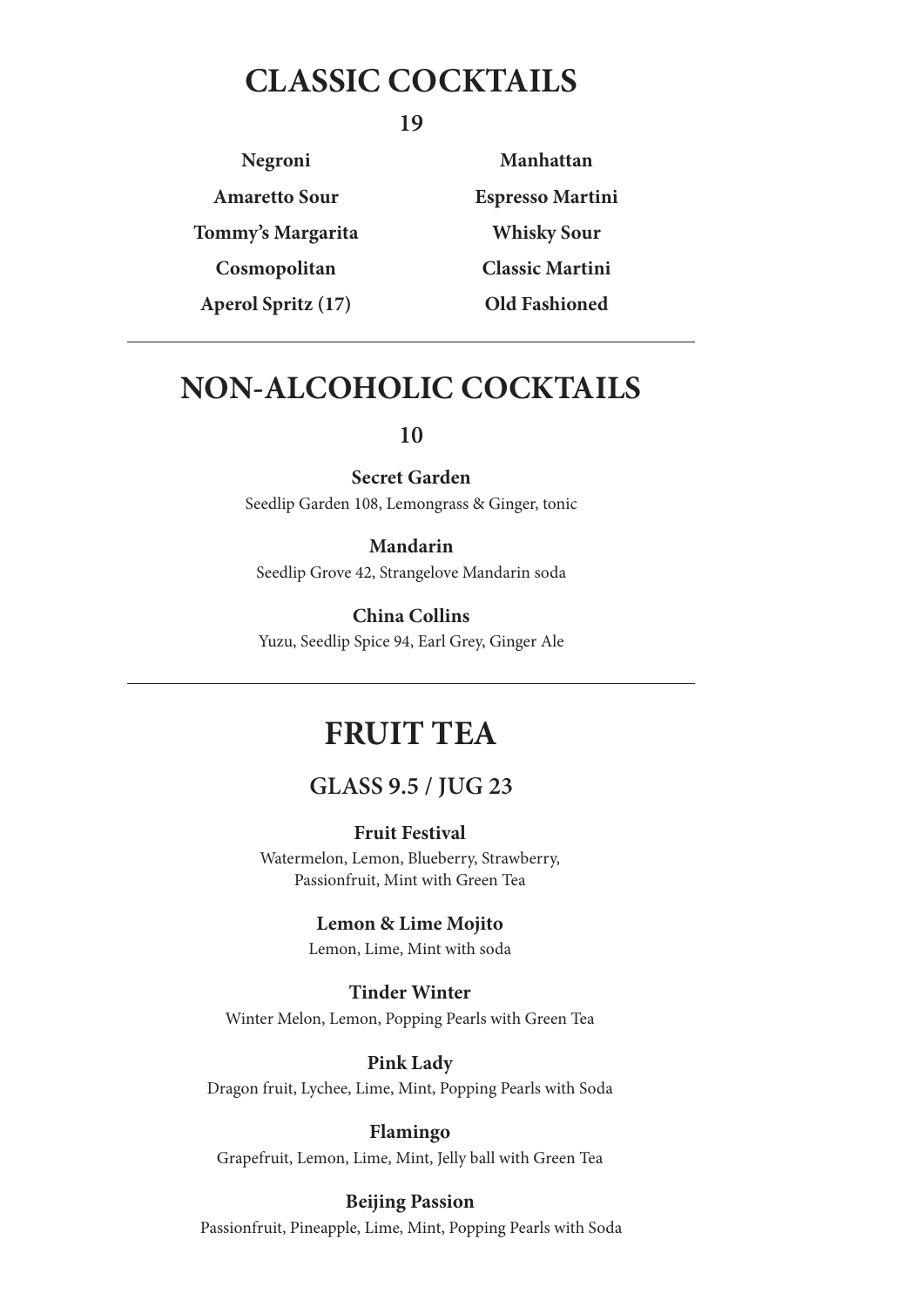## **BEER & CIDER**

| <b>ON TAP</b>        | Schooner | Pint |
|----------------------|----------|------|
| Old Beijing Lager    | 9.5      | 11.5 |
| Asahi Super Dry      | 12       | 14   |
| Peroni Nastro Azurro | 11       | 13   |
| 4 Pines Pale Ale     | 11       | 13   |

### **BOTTLE**

| Tsingtao                           | China     | 9   |
|------------------------------------|-----------|-----|
| Hawkers Pale Ale                   | Melbourne | 9   |
| <b>Fixation IPA</b>                | Melbourne | 11  |
| Asahi Soukai (Low-carb)            | Australia | 8.5 |
| Sapporo Premium                    | Japan     | 10  |
| Asahi Super Dry Black              | Japan     | 11  |
| Corona Extra                       | Mexico    | 9.5 |
| Peroni Libera 0.0% (Non-alcoholic) | Italy     | 8   |
| Somersby Apple Cider               | Denmark   | 9   |
| Somersby Pear Cider                | Denmark   | 9   |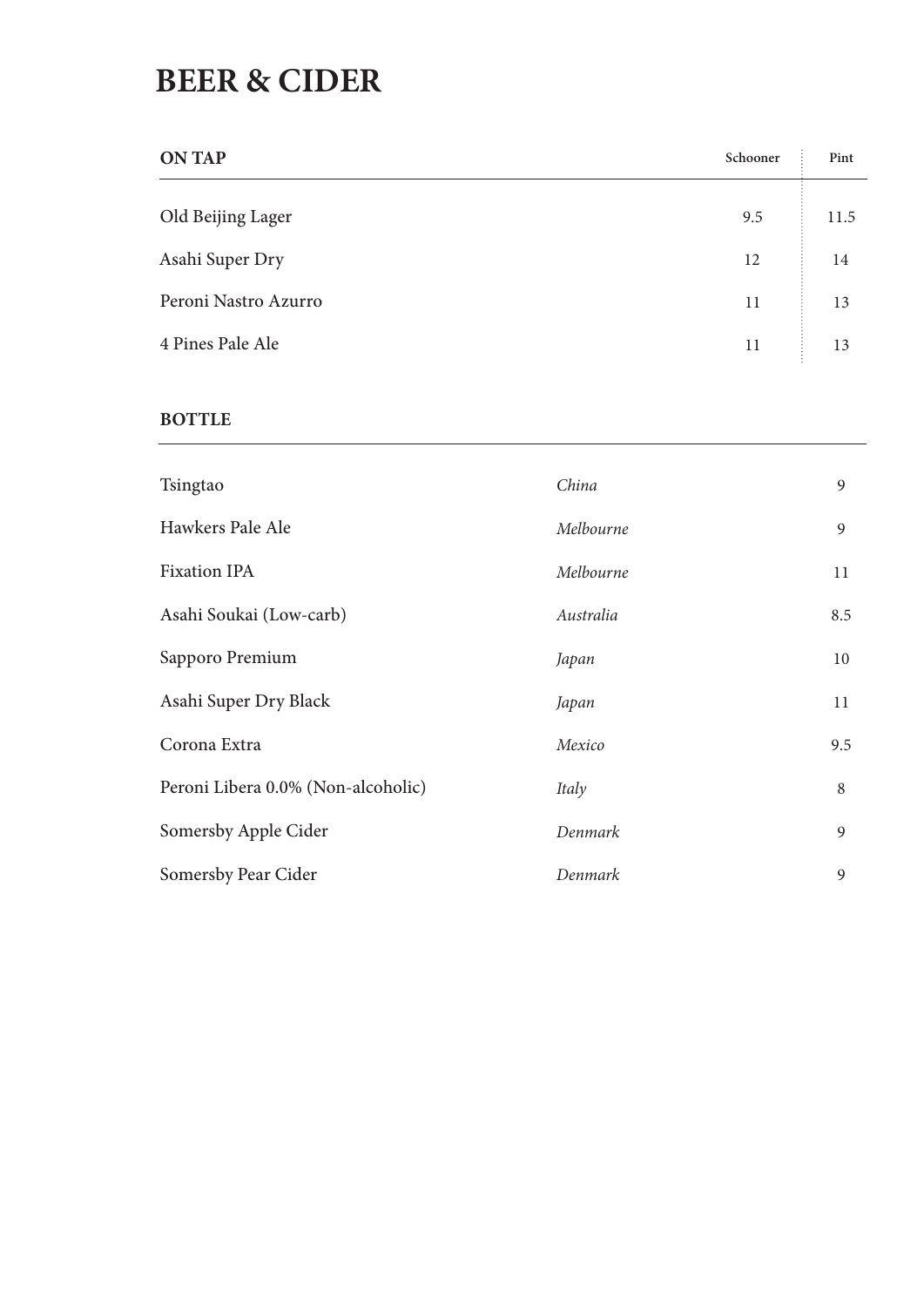# **SPIRITS**

### **WHISKY**

| <b>SCOTCH WHISKY</b>                      |          |    |
|-------------------------------------------|----------|----|
| Johnnie Walker Black Label                | Scotland | 10 |
| Monkey Shoulder Blended Malt              | Speyside | 11 |
| The Macallan 12yo Double Cask Single Malt | Speyside | 16 |
| Chivas Royal Salute 21yo Blended Malt     | Speyside | 19 |
| Talisker 10yo Single Malt                 | Island   | 13 |
| Ardbeg 10yo Single Malt                   | Islay    | 15 |
| Glenmorangeie 10yo Original               | Highland | 11 |

#### **NORTH AMERICAN WHISKY**

| Canadian Club Blended                  | Canada           | 11 |
|----------------------------------------|------------------|----|
| Spicebox Canadian Blended Whisky       | Canada           | 11 |
| Wild Turkey 101 Proof Straight Bourbon | Kentucky         | 11 |
| <b>Woodstock Straight Bourbon</b>      | Kentucky         | 11 |
| Marker's Mark Straight Bourbon         | Kentucky         | 12 |
| Jack Daniel's Old No.7                 | <b>Tennessee</b> | 11 |
| Bulleit Rye 95 Straight Rye            | Indiana          | 11 |

#### **JAPANESE WHISKY**

| Yamazaki 12yo Single Malt | Yamazaki     | 35 |
|---------------------------|--------------|----|
| Hakushu 12yo Single Malt  | Yamanashi    | 32 |
| Nikka From The Barrel     | Yoichi       | 16 |
| Yoichi Single Malt        | Yoichi       | 22 |
| Taketsuru Pure Malt       | Multi-Region | 16 |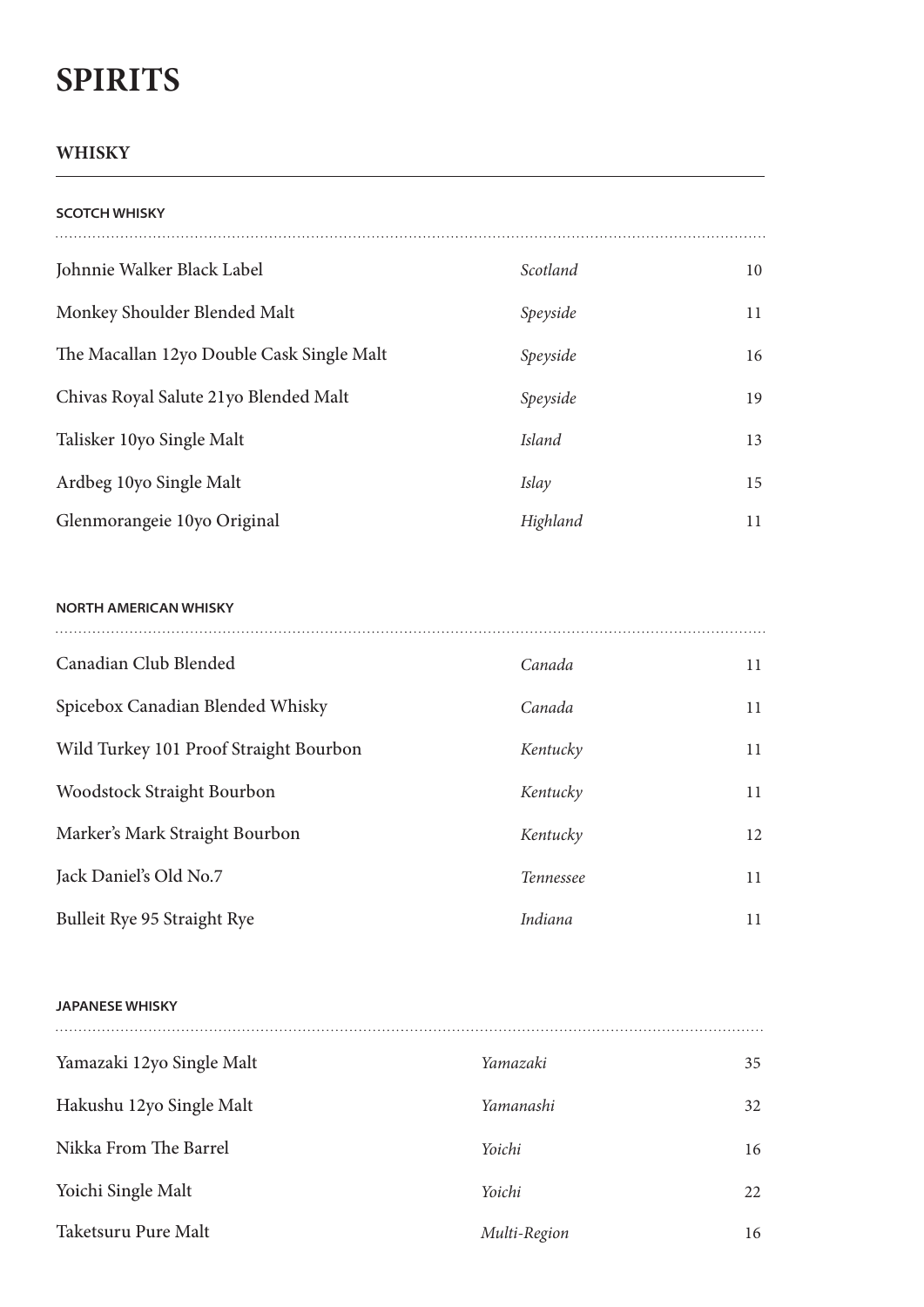| AUSTRALIAN WHISKY                         |                 |  |
|-------------------------------------------|-----------------|--|
|                                           |                 |  |
| Starward, 'Two-fold' Double Grain Blended | <i>Victoria</i> |  |

#### **OTHER INTERNATIONAL WHISKY**

| Dunedin | 20 |
|---------|----|
| Taiwan  | 32 |
| Dublin  | 18 |
|         |    |

### **VODKA**

| Grey Goose Vodka | France      | 13 |
|------------------|-------------|----|
| Royal Dragon     | Russia      | 16 |
| Belvedere        | Poland      | 11 |
| Nikka 'Coffery'  | Japan       | 14 |
| Ketel One        | Netherlands | 10 |

### **GIN**

| Melbourne Gin Company Dry | Melbourne | 12 |
|---------------------------|-----------|----|
| Four Pillars Rare Dry     | Melbourne | 13 |
| Tanqueray Londan Dry      | Scotland  | 10 |
| Hendrick's                | Scotland  | 13 |
| Roku Gin                  | Japan     | 13 |
| Nikka Coffey Grain Gin    | Japan     | 14 |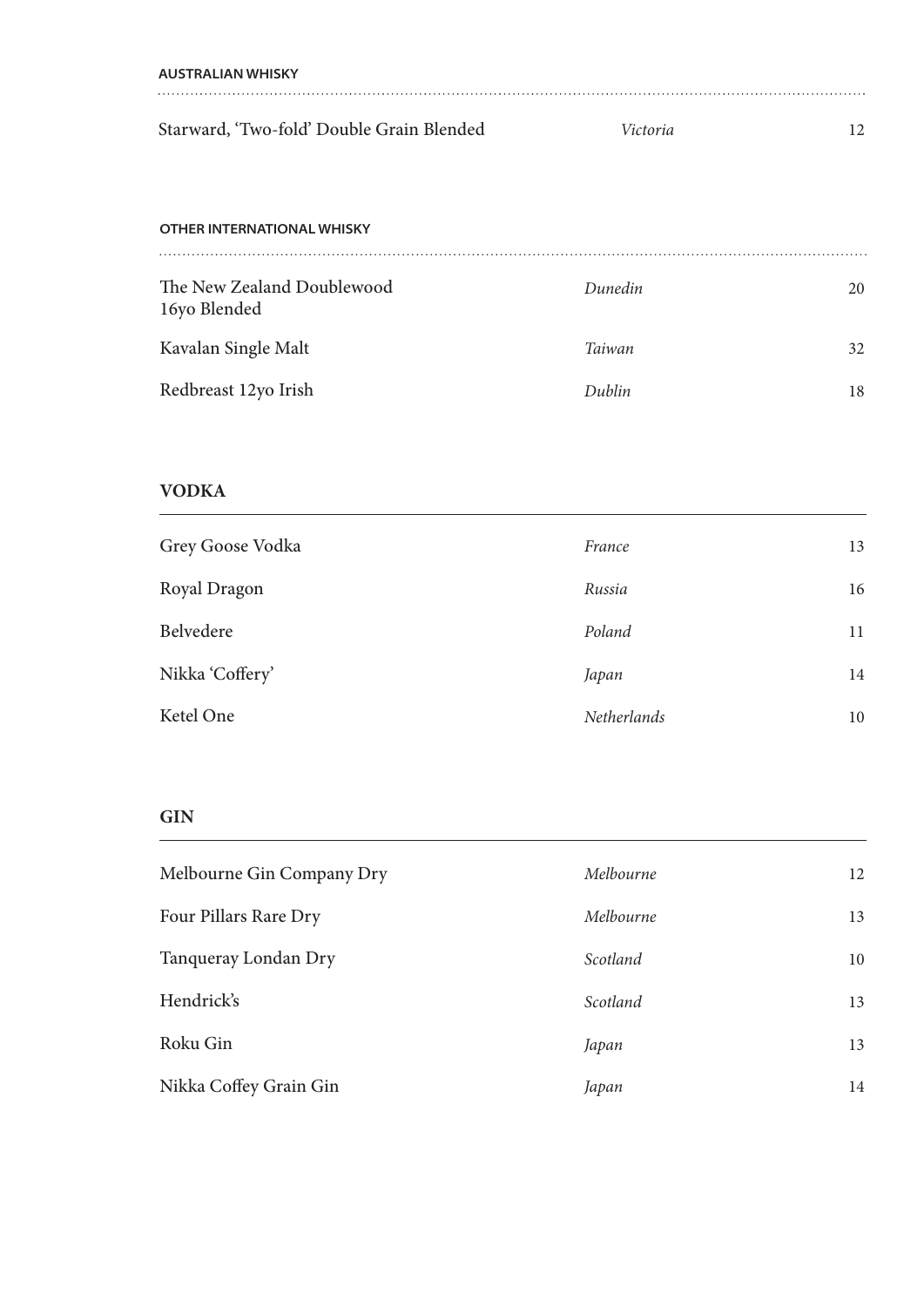### **TEQUILA**

| Espolon Blanco       | 10 |
|----------------------|----|
| Patron Silver Blanco | 13 |
| Patron XO Cafe       | 13 |
| Casamigos Reposado   | 18 |
| Herradura Reposado   | 15 |

### **RUM**

| Sailor Jerry Spiced Rum                 | 11 |
|-----------------------------------------|----|
| Bacardi Carta Blanca Superior White Rum | 10 |
| Pampero Blanco                          | 10 |
| Havana Club Anejo 3 Anos Rum            | 12 |
| Zacapa                                  | 15 |
|                                         |    |

### **BRANDY**

| Delord VSOP Bas-Armagnac             | 12. |
|--------------------------------------|-----|
| Hennessy VSOP Privilege Cognac       | 13  |
| Martell Cordon Bleu Extra Old Cognac | 23  |

### **LIQUORS**

| Alize Bleu                    | 10 |  |
|-------------------------------|----|--|
| Alize Red Passion             | 10 |  |
| Aperol Aperitif               | 10 |  |
| <b>Baileys Gold Chocolate</b> | 10 |  |
| Baileys Irish Cream Original  | 10 |  |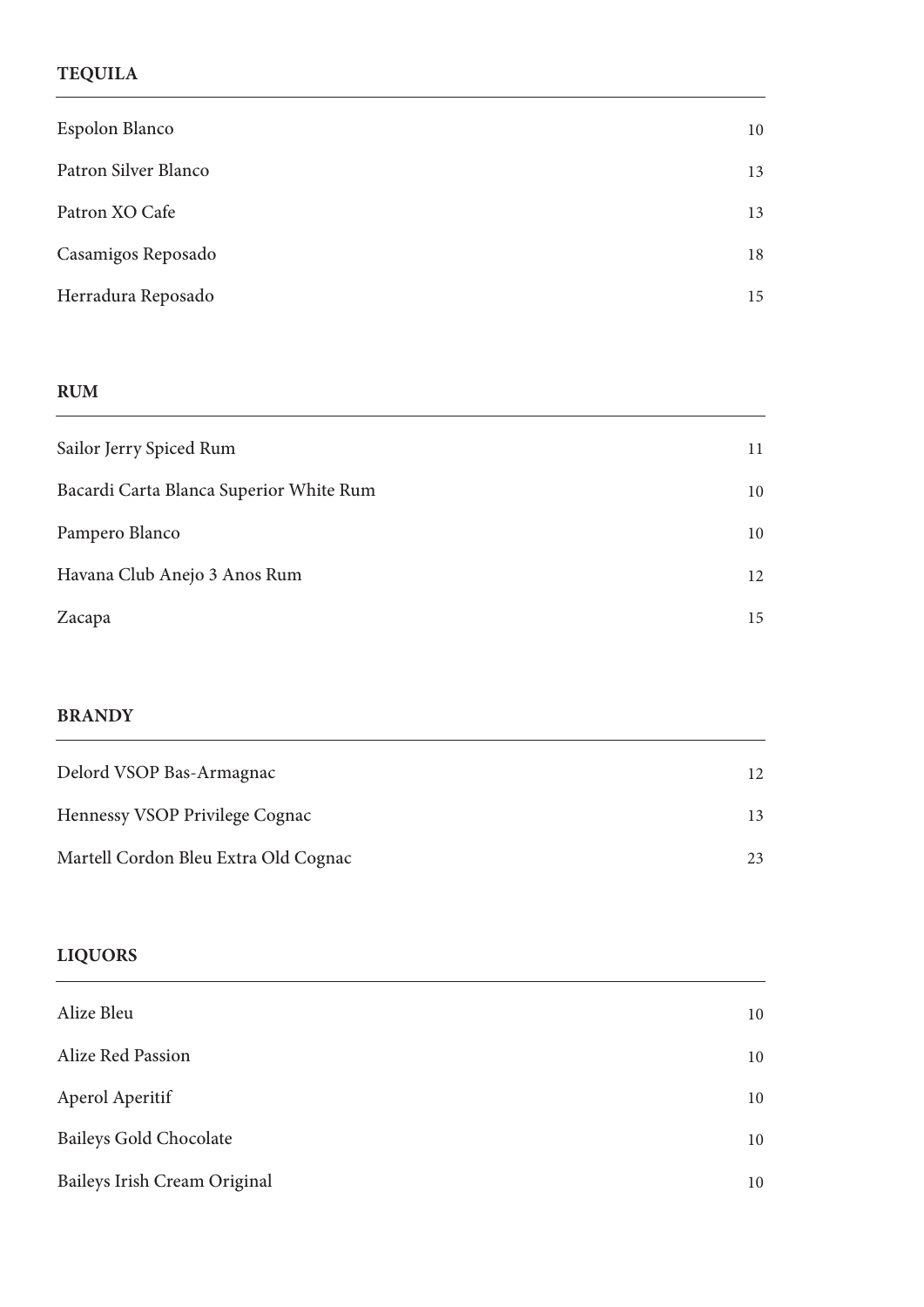| Campari                                | 10 |
|----------------------------------------|----|
| Chartreuse                             | 11 |
| Cointreau Liqueur                      | 10 |
| De Kuyper Peach Schnapps               | 11 |
| Disaronno Amaretto                     | 10 |
| Drambuie Liqueur                       | 10 |
| Frangelico Hazelnut Liqueur            | 10 |
| Galliano Black Sambuca                 | 10 |
| Galliano White Sambuca                 | 10 |
| Green Fairy 60% Original Czech Absinth | 13 |
| Jagermeister                           | 10 |
| Kahlua                                 | 10 |
| Licor 43 Spanish Liqueur               | 17 |
| Malibu                                 | 10 |
| Midori                                 | 10 |
| Pimms                                  | 10 |
| Soho Lychee Liqueur                    | 10 |
| Solerno                                | 10 |
| St Germain Elderflower Liqueur         | 12 |
| Tia Maria                              | 16 |